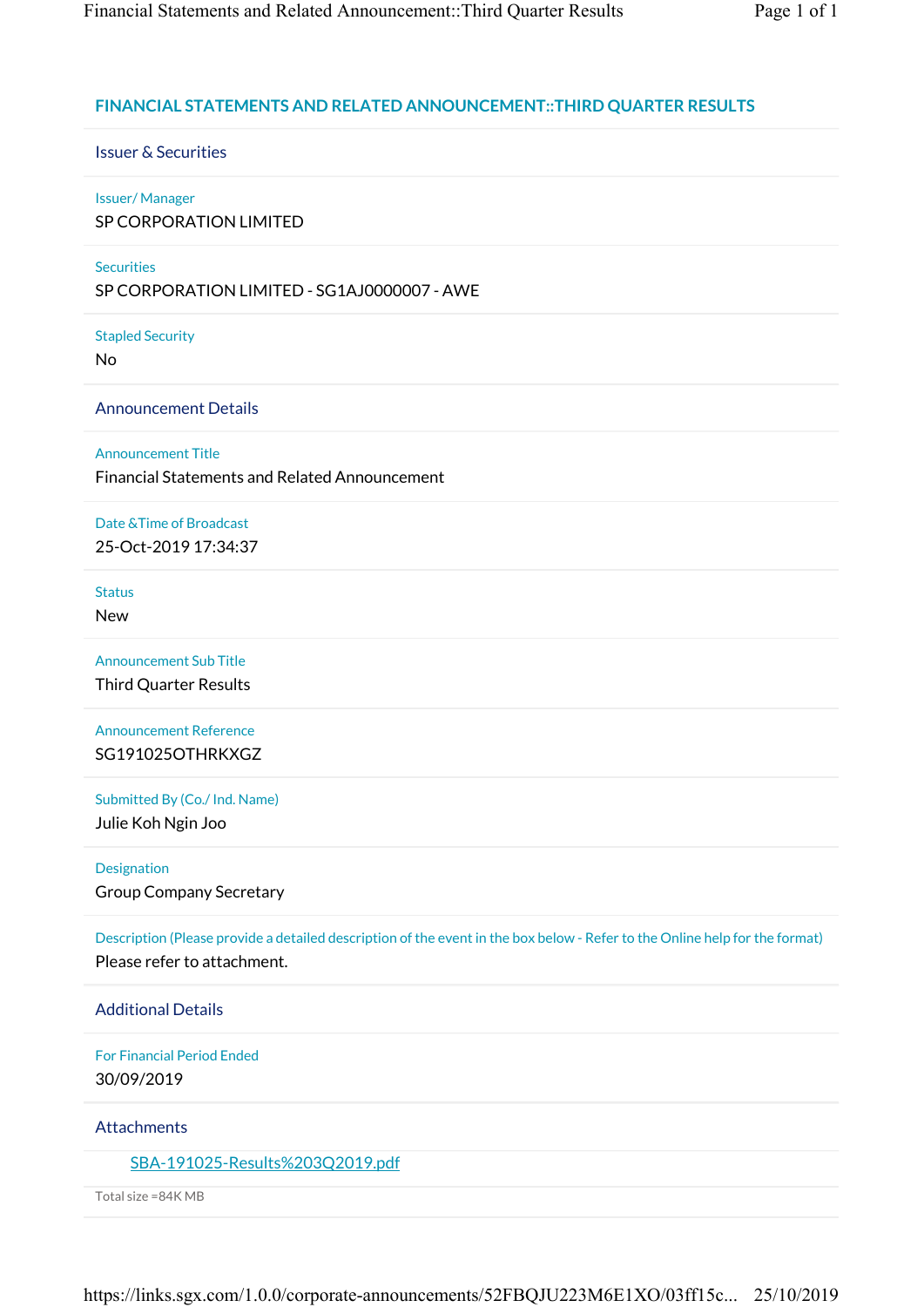

**SP CORPORATION LIMITED** 

**(Company Registration No. 195200115k)**

# **UNAUDITED RESULTS FOR THE THIRD QUARTER ("3Q2019") AND NINE MONTHS ("9M2019") ENDED 30 SEPTEMBER 2019**

**\_\_\_\_\_\_\_\_\_\_\_\_\_\_\_\_\_\_\_\_\_\_\_\_\_\_\_\_\_\_\_\_\_\_\_\_\_\_\_\_\_\_\_\_\_\_\_\_\_\_\_\_\_\_\_\_\_\_\_\_\_\_\_\_\_\_\_\_\_\_\_**

**\_\_\_\_\_\_\_\_\_\_\_\_\_\_\_\_\_\_\_\_\_\_\_\_\_\_\_\_\_\_\_\_\_\_\_\_\_\_\_\_\_\_\_\_\_\_\_\_\_\_\_\_\_\_\_\_\_\_\_\_\_\_\_\_\_\_\_\_\_\_\_**

#### **PART I - INFORMATION REQUIRED FOR ANNOUNCEMENTS OF QUARTERLY (Q1, Q2 & Q3), HALF-YEAR AND FULL YEAR RESULTS**

## **1(a)(i) Consolidated Statement of Profit or Loss (for the group), together with a comparative statement for the corresponding period of the immediately preceding financial year**

|                                              |             |                      | Group     |           | Group              |           |         |
|----------------------------------------------|-------------|----------------------|-----------|-----------|--------------------|-----------|---------|
|                                              |             | <b>Third Quarter</b> |           |           | <b>Nine Months</b> |           |         |
|                                              |             | 30.09.19             | 30.09.18  | $+ / (-)$ | 30.09.19           | 30.09.18  | + / (-) |
|                                              | <b>Note</b> | \$'000               | \$'000    | $\%$      | \$'000             | \$'000    | $\%$    |
| Revenue                                      | a           | 20,889               | 36,521    | (43)      | 69,097             | 101,131   | (32)    |
| Cost of sales                                |             | (20, 364)            | (35, 675) | (43)      | (67, 368)          | (98, 857) | (32)    |
| <b>Gross profit</b>                          | a           | 525                  | 846       | (38)      | 1,729              | 2,274     | (24)    |
| Other operating income                       | þ           | 154                  |           | n.m       | 232                | 10        | 2,220   |
| Administrative expenses                      | c           | (627)                | (568)     | 10        | (1,890)            | (1,867)   | 1       |
| Other operating expenses                     | d           | 104                  | (62)      | (268)     | (15)               | (87)      | (83)    |
| Interest income                              | е           | 719                  | 368       | 95        | 2,086              | 945       | 121     |
| Interest expense                             | f           | (47)                 | (7)       | 571       | (199)              | (7)       | 2,743   |
| Profit before tax                            |             | 828                  | 577       | 44        | 1,943              | 1,268     | 53      |
| Income tax expense                           |             | (111)                | (106)     | 5         | (267)              | (214)     | 25      |
| Profit for the financial period              |             | 717                  | 471       | 52        | 1,676              | 1,054     | 59      |
| Profit attributable to owners of the Company |             | 717                  | 471       | 52        | 1,676              | 1,054     | 59      |

*n.m: Not meaningful*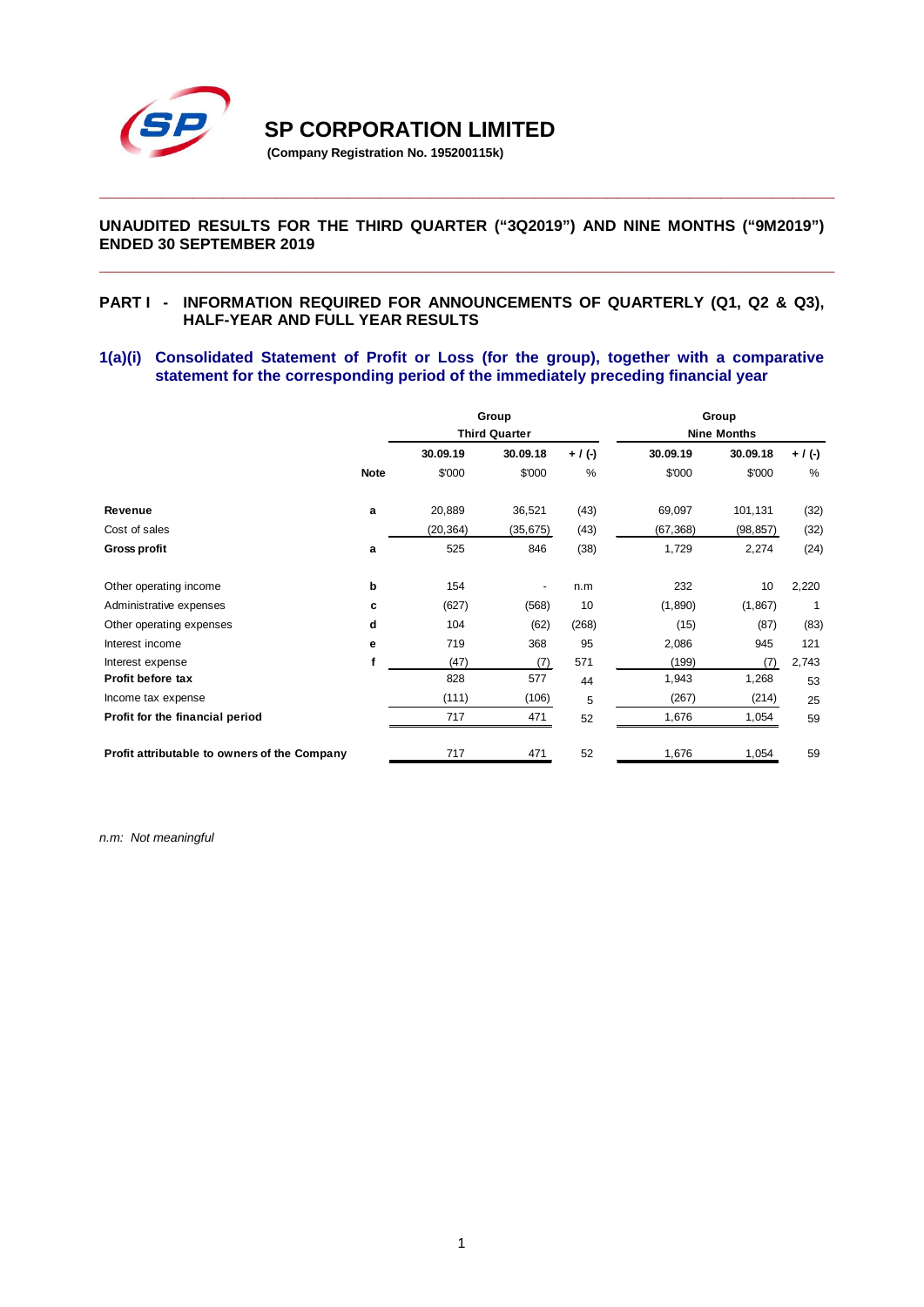#### **1(a)(ii) Consolidated Statement of Profit or Loss and Other Comprehensive Income (for the group), together with a comparative statement for the corresponding period of the immediately preceding financial year**

\_\_\_\_\_\_\_\_\_\_\_\_\_\_\_\_\_\_\_\_\_\_\_\_\_\_\_\_\_\_\_\_\_\_\_\_\_\_\_\_\_\_\_\_\_\_\_\_\_\_\_\_\_\_\_\_\_\_\_\_\_\_\_\_\_\_\_\_\_\_\_\_\_\_\_\_\_\_

|                                                                                                       |             | Group<br><b>Third Quarter</b> |                    |                | Group<br><b>Nine Months</b> |                    |                |
|-------------------------------------------------------------------------------------------------------|-------------|-------------------------------|--------------------|----------------|-----------------------------|--------------------|----------------|
|                                                                                                       | <b>Note</b> | 30.09.19<br>\$'000            | 30.09.18<br>\$'000 | $+$ / (-)<br>% | 30.09.19<br>\$'000          | 30.09.18<br>\$'000 | $+$ / (-)<br>% |
| Profit for the financial period                                                                       |             | 717                           | 471                | 52             | 1.676                       | 1.054              | 59             |
| Other comprehensive income after tax:<br>Item that may be reclassified subsequently to profit or loss |             |                               |                    |                |                             |                    |                |
| Exchange differences on translation of foreign operations                                             | g           | 336                           | 205                | 64             | 125                         | 691                | (82)           |
| Total comprehensive income for the financial period                                                   |             | 1.053                         | 676                | 56             | 1.801                       | 1.745              | 3              |
| Total comprehensive income for the financial period<br>attributable to owners of the Company          |             | 1.053                         | 676                | 56             | 1.801                       | 1.745              | 3              |

## **1(a)(iii) Profit for the financial period of the Group is arrived at after (charging) crediting the following:**

|                                                                   | Group<br><b>Third Quarter</b> |                    | Group<br><b>Nine Months</b> |                    |
|-------------------------------------------------------------------|-------------------------------|--------------------|-----------------------------|--------------------|
|                                                                   | 30.09.19<br>\$'000            | 30.09.18<br>\$'000 | 30.09.19<br>\$'000          | 30.09.18<br>\$'000 |
| Depreciation of plant and equipment                               | (12)                          | (13)               | (32)                        | (30)               |
| Loss on disposal of plant and equipment                           | (13)                          |                    | (13)                        |                    |
| Foreign currency exchange gain (loss)                             | 196                           | (61)               | 79                          | (86)               |
| Under provision of income tax in respect of prior financial years | $\overline{\phantom{0}}$      | (4)                | (2)                         | (6)                |

#### **Notes:**

- a. Revenue and gross profit were lower in 3Q2019 compared to 3Q2018 due to lower sales of rubber, coal and aluminium. Despite the higher average selling prices for rubber, sales volume was lower resulting in lower revenue from such sales. Lower sales volume and lower average selling prices of coal and aluminium also contributed to the decline in revenue.
- b. Other operating income largely consisted of foreign currency exchange gain and handling fees relating to coal shipments. Higher operating income for 3Q2019 and 9M2019, as compared to corresponding periods, was due to net foreign exchange gain as the US dollar appreciated against Singapore dollar.
- c. Administrative expenses increased in 3Q2019 mainly because of higher manpower costs and absence of write-back of provision for redundancy costs for Tyre Distribution Unit.
- d. Other operating expenses for 3Q2019 reflected a gain of \$104,000 as compared to a loss of \$62,000 in the corresponding period, mainly due to the absence of foreign exchange loss. The loss in 3Q2018 was mainly due to net foreign exchange loss as a result of the depreciation of US dollar against Singapore dollar.

Other operating expenses for 9M2019 of \$15,000 were mainly due to loss on disposal of plant and equipment. Other operating expenses for 9M2018 of \$87,000 were mainly due to net foreign exchange loss of \$86,000, as a result of the depreciation of US dollar against Singapore dollar.

- e. The higher interest income was mostly contributed by the interest income from a loan made to a related party on 24 September 2018, which was extended to mature on 23 September 2020.
- f. Interest expense arose from trade financing for commodities trading.
- g. The translation gain was due to the appreciation of US dollar against Singapore dollar upon consolidation of subsidiaries whose functional currency is US dollar.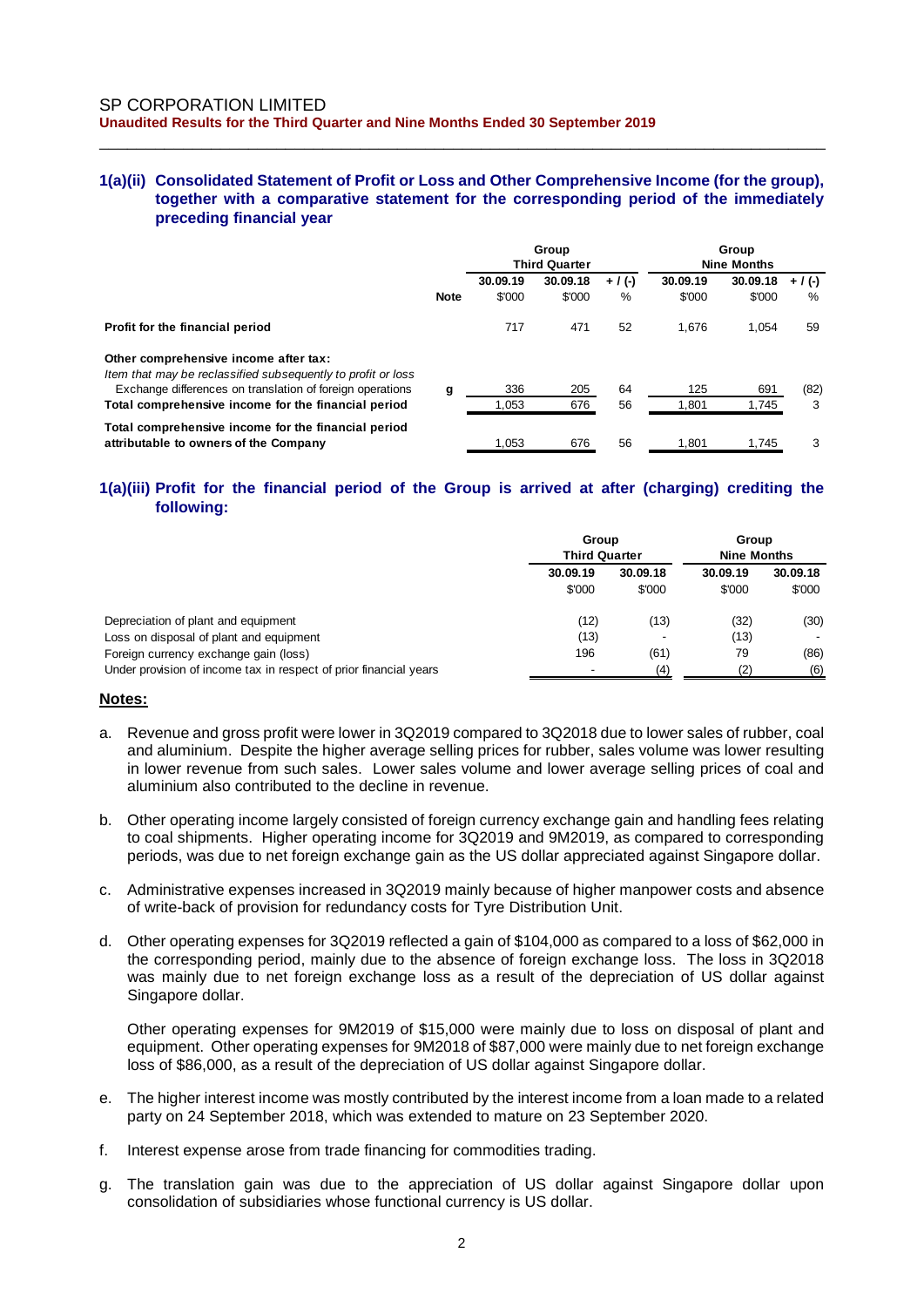# **1(b)(i) Statements of Financial Position (for the issuer and group), together with a comparative statement as at the end of the immediately preceding financial year**

\_\_\_\_\_\_\_\_\_\_\_\_\_\_\_\_\_\_\_\_\_\_\_\_\_\_\_\_\_\_\_\_\_\_\_\_\_\_\_\_\_\_\_\_\_\_\_\_\_\_\_\_\_\_\_\_\_\_\_\_\_\_\_\_\_\_\_\_\_\_\_\_\_\_\_\_\_\_

|                                     |             | Group              |                    | Company            |                    |  |
|-------------------------------------|-------------|--------------------|--------------------|--------------------|--------------------|--|
|                                     | <b>Note</b> | 30.09.19<br>\$'000 | 31.12.18<br>\$'000 | 30.09.19<br>\$'000 | 31.12.18<br>\$'000 |  |
| <b>ASSETS</b>                       |             |                    |                    |                    |                    |  |
| <b>Non-current assets</b>           |             |                    |                    |                    |                    |  |
| Plant and equipment                 |             | 127                | 208                | 123                | 140                |  |
| Investments in subsidiaries         |             |                    |                    | 31,016             | 30,611             |  |
| Total non-current assets            |             | 127                | 208                | 31,139             | 30,751             |  |
| <b>Current assets</b>               |             |                    |                    |                    |                    |  |
| Trade and other receivables         | h           | 39,040             | 37,036             | 20,829             | 20,831             |  |
| Loan to a related party             |             | 21,500             | 20,000             |                    |                    |  |
| Tax recoverable                     |             | 16                 | 24                 |                    |                    |  |
| Cash and bank balances              |             | 2,609              | 10,460             | 125                | 903                |  |
| <b>Total current assets</b>         |             | 63,165             | 67,520             | 20,954             | 21,734             |  |
| <b>Total assets</b>                 |             | 63,292             | 67,728             | 52,093             | 52,485             |  |
| <b>EQUITY AND LIABILITIES</b>       |             |                    |                    |                    |                    |  |
| <b>Equity</b>                       |             |                    |                    |                    |                    |  |
| Share capital                       |             | 58,366             | 58,366             | 58,366             | 58,366             |  |
| <b>Translation reserve</b>          | g           | (133)              | (258)              |                    |                    |  |
| <b>Accumulated losses</b>           |             | (2,989)            | (4,665)            | (19, 557)          | (19, 982)          |  |
| Total equity                        |             | 55,244             | 53,443             | 38,809             | 38,384             |  |
| <b>Non-current liability</b>        |             |                    |                    |                    |                    |  |
| Deferred tax                        |             | 84                 | 49                 |                    | $\mathbf 1$        |  |
| <b>Current liabilities</b>          |             |                    |                    |                    |                    |  |
| <b>Borrowings</b>                   |             | 5,715              |                    |                    |                    |  |
| Trade and other payables            | k           | 2,034              | 13,952             | 13,265             | 14,079             |  |
| Income tax payable                  |             | 215                | 284                | 19                 | 21                 |  |
| <b>Total current liabilities</b>    |             | 7,964              | 14,236             | 13,284             | 14,100             |  |
| <b>Total equity and liabilities</b> |             | 63,292             | 67,728             | 52,093             | 52,485             |  |

# **Notes:**

h. The increase in trade and other receivables held by the Group was largely due to an advance for coal order placement of approximately \$4.7 million and the timing of collections from customers.

The interest-bearing refundable trade deposit of US\$6 million (equivalent to approximately \$8.3 million) placed with a coal supplier had been renewed for another year till 31 July 2020. The coal allocation for the financial year to date had been fulfilled and all due interest payments had been met.

- i. The loan to a related party is repayable within one year and carries fixed interest rate of 7.5% per annum. On 24 September 2019, the original principal amount of \$20 million plus interest of \$1.5 million for the period from 24 September 2018 to 23 September 2019, totalling \$21.5 million was rolled over for one year from 24 September 2019 to 23 September 2020 on the same terms and conditions as set out in the original loan agreement. The loan and all accrued interest shall be repaid in full on the repayment date in cash, or in such other repayment method as otherwise agreed between the parties.
- j. Borrowings were in the form of trust receipts for commodities trading.
- k. The decrease in trade and other payables of the Group was mainly due to the timing of lumpy payments to coal and rubber suppliers.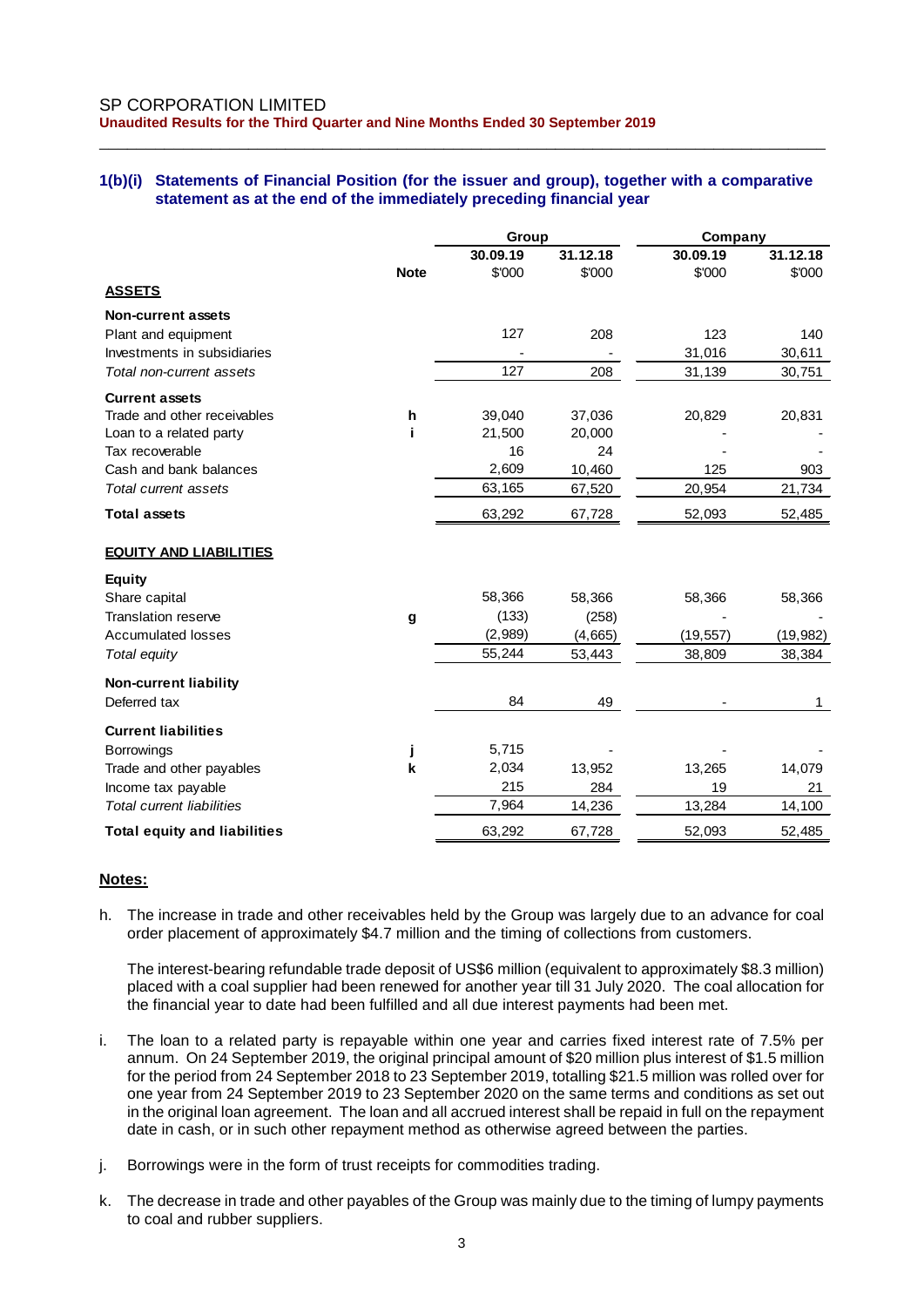#### **1(b)(ii) Aggregate amount of group's borrowings and debt securities**

# **Amount repayable in one year or less, or on demand**

|                | As at 30,09.19   | As at 31.12.18 |                  |  |  |
|----------------|------------------|----------------|------------------|--|--|
| <b>Secured</b> | <b>Unsecured</b> | <b>Secured</b> | <b>Unsecured</b> |  |  |
| \$'000         | \$'000           | \$'000         | \$'000           |  |  |
| 5.715          | -                | -              | -                |  |  |

\_\_\_\_\_\_\_\_\_\_\_\_\_\_\_\_\_\_\_\_\_\_\_\_\_\_\_\_\_\_\_\_\_\_\_\_\_\_\_\_\_\_\_\_\_\_\_\_\_\_\_\_\_\_\_\_\_\_\_\_\_\_\_\_\_\_\_\_\_\_\_\_\_\_\_\_\_\_

#### **Details of any collateral**

The Group's borrowings from banks as at 30 September 2019 were secured by fixed deposits of approximately \$1.0 million placed with them.

#### **1(c) A statement of cash flows (for the group), together with a comparative statement for the corresponding period of the immediately preceding financial year**

|                                                                 |             | Group                |                | Group              |                |  |
|-----------------------------------------------------------------|-------------|----------------------|----------------|--------------------|----------------|--|
|                                                                 |             | <b>Third Quarter</b> |                | <b>Nine Months</b> |                |  |
|                                                                 |             | 30.09.19             | 30.09.18       | 30.09.19           | 30.09.18       |  |
|                                                                 | <b>Note</b> | \$'000               | \$'000         | \$'000             | \$'000         |  |
| <b>Operating activities</b>                                     |             |                      |                |                    |                |  |
| Profit before tax                                               |             | 828                  | 577            | 1,943              | 1,268          |  |
| Adjustments for:                                                |             |                      |                |                    |                |  |
| Depreciation of plant and equipment                             |             | 12                   | 13             | 32                 | 30             |  |
| Loss on disposal of plant and equipment                         |             | 13                   |                | 13                 |                |  |
| Interest expense                                                |             | 47                   | $\overline{7}$ | 199                | $\overline{7}$ |  |
| Interest income                                                 |             | (719)                | (368)          | (2,086)            | (945)          |  |
| Fair value (gain) loss on forward contracts, unrealised         |             |                      | (146)          |                    | 1              |  |
| Operating cash flows before movements in working capital        |             | 181                  | 83             | 101                | 361            |  |
| Trade and other receivables                                     |             | 3,307                | (2, 237)       | (262)              | (127)          |  |
| Restricted bank balances                                        |             | 758                  | (421)          | 316                | (336)          |  |
| Trade and other payables                                        |             | (2,014)              | (1, 462)       | (12,030)           | (127)          |  |
| Cash generated from (used in) operations                        |             | 2,232                | (4,037)        | (11, 875)          | (229)          |  |
| Interest received                                               |             | 479                  | 666            | 630                | 953            |  |
| Interest paid                                                   |             | (47)                 | (7)            | (199)              | (7)            |  |
| Income tax paid, net                                            |             | (147)                | (21)           | (304)              | (49)           |  |
| Net cash from (used in) operating activities                    | п           | 2,517                | (3, 399)       | (11, 748)          | 668            |  |
|                                                                 |             |                      |                |                    |                |  |
| <b>Investing activities</b>                                     |             |                      |                |                    |                |  |
| Payments for acquisition of plant and equipment                 |             |                      | (37)           |                    | (76)           |  |
|                                                                 | Î.          | (1,500)              | (20,000)       | (1,500)            | (20,000)       |  |
| Loan to a related party                                         |             |                      |                |                    |                |  |
| Net cash used in investing activities                           |             | (1,500)              | (20, 037)      | (1,500)            | (20, 076)      |  |
| <b>Financing activities</b>                                     |             |                      |                |                    |                |  |
| Proceeds from borrowings                                        |             | 19,470               | 11,529         | 65,279             | 11,529         |  |
| Repayments of borrowings                                        |             | (22, 803)            | (5, 727)       | (59, 564)          | (5, 727)       |  |
|                                                                 |             |                      |                |                    |                |  |
| Net cash (used in) from financing activities                    | m           | (3, 333)             | 5,802          | 5,715              | 5,802          |  |
| Net decrease in cash and cash equivalents                       |             | (2, 316)             |                | (7, 533)           | (13,606)       |  |
|                                                                 |             | 3,887                | (17, 634)      | 9,167              |                |  |
| Cash and cash equivalents at the beginning of financial period  |             |                      | 25,190         |                    | 20,837         |  |
| Effects of exchange rate changes on the balance of cash held in |             |                      |                |                    |                |  |
| foreign currencies                                              |             | 61<br>1,632          | (292)          | (2)<br>1,632       | 33             |  |
| Cash and cash equivalents at the end of financial period        |             |                      | 7,264          |                    | 7,264          |  |
|                                                                 |             | Group                |                | Group              |                |  |
|                                                                 |             | 30.09.19             | 30.06.19       | 31.12.18           | 30.09.18       |  |
|                                                                 |             | \$'000               | \$'000         | \$'000             | \$'000         |  |
| Cash and cash equivalents comprise:                             |             |                      |                |                    |                |  |
| Cash at bank and on hand                                        |             | 813                  | 2,251          | 7,636              | 5,666          |  |
| <b>Fixed deposits</b>                                           |             | 819                  | 1,636          | 1,531              | 1,598          |  |
|                                                                 |             | 1,632                | 3,887          | 9,167              | 7,264          |  |
| Cash and cash equivalents in statement of cash flows            |             |                      |                | 1,293              |                |  |
| Deposits pledged                                                |             | 977                  | 1,735          |                    | 2,183          |  |
| Cash and bank balances in statement of financial position       |             | 2,609                | 5,622          | 10.460             | 9.447          |  |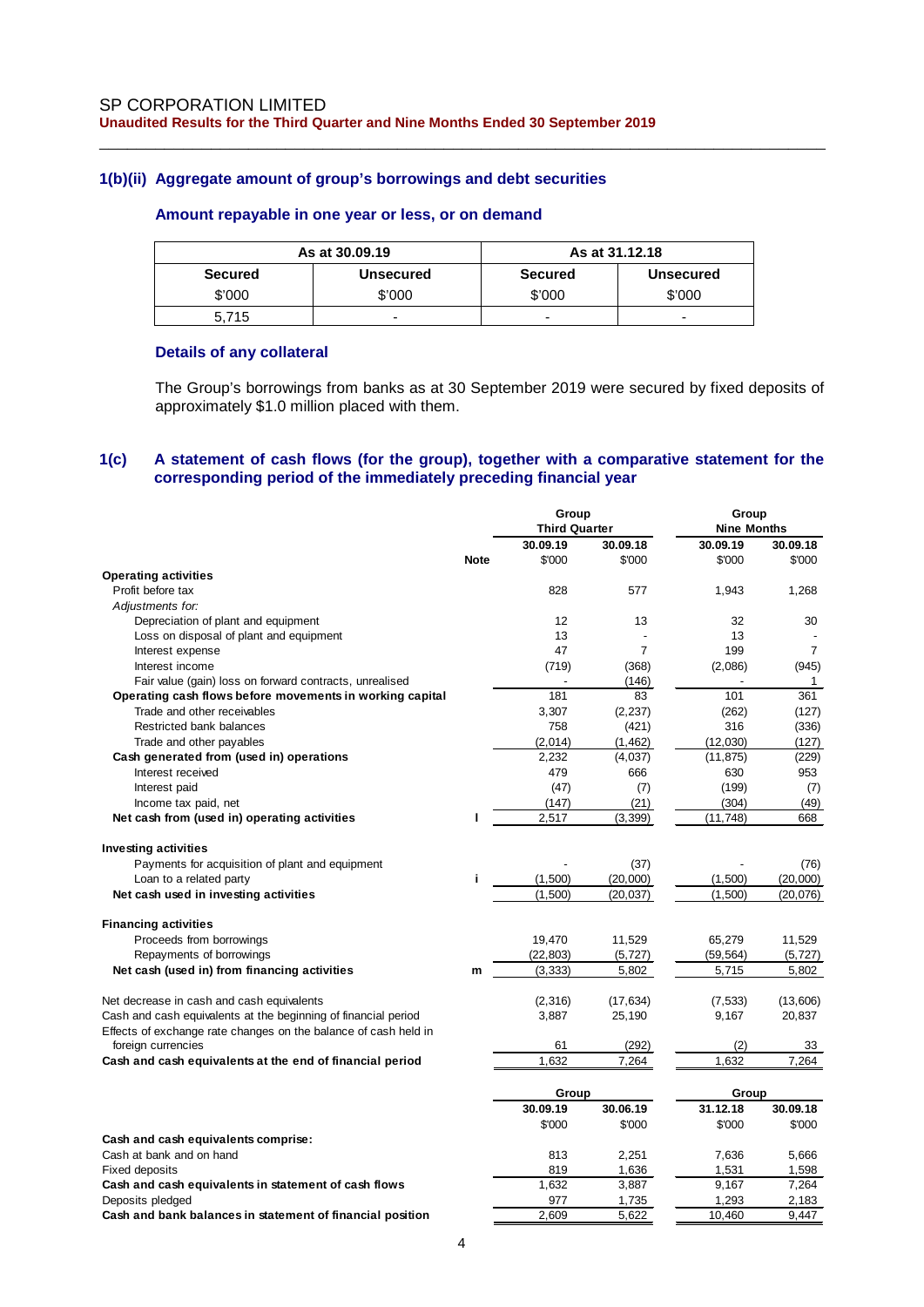# **Notes:**

l. Net cash from operating activities in 3Q2019 was largely due to collections from customers, timing of lumpy payments to suppliers and lower fixed deposits placed with banks for utilisation of trade facilities for commodities trading, partially offset by an increase in advance for coal order placement.

\_\_\_\_\_\_\_\_\_\_\_\_\_\_\_\_\_\_\_\_\_\_\_\_\_\_\_\_\_\_\_\_\_\_\_\_\_\_\_\_\_\_\_\_\_\_\_\_\_\_\_\_\_\_\_\_\_\_\_\_\_\_\_\_\_\_\_\_\_\_\_\_\_\_\_\_\_\_

Net cash used in operating activities in 9M2019 was mainly attributable to timing of collections from customers and lumpy payments to suppliers.

m. Net cash was used in financing activities in 3Q2019 for repayments of trust receipt financing for commodities trading.

Net cash from financing activities in 9M2019 was through utilisation of trust receipt facilities for commodities trading.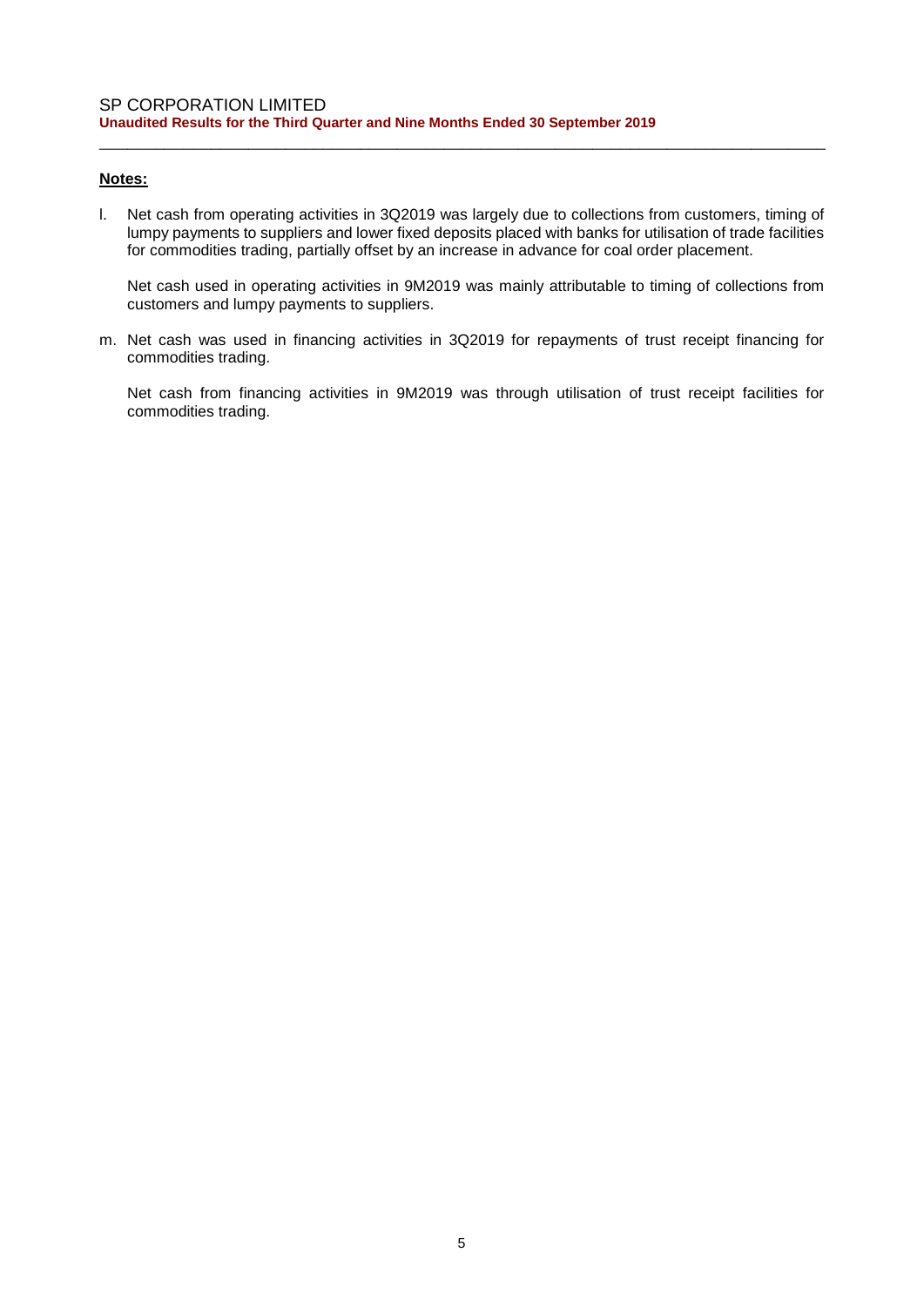#### **1(d)(i) A statement (for the issuer and group) showing either (i) all changes in equity or (ii) changes in equity other than those arising from capitalisation issues and distributions to shareholders, together with a comparative statement for the corresponding period of the immediately preceding financial year**

\_\_\_\_\_\_\_\_\_\_\_\_\_\_\_\_\_\_\_\_\_\_\_\_\_\_\_\_\_\_\_\_\_\_\_\_\_\_\_\_\_\_\_\_\_\_\_\_\_\_\_\_\_\_\_\_\_\_\_\_\_\_\_\_\_\_\_\_\_\_\_\_\_\_\_\_\_\_

| <b>Translation Accumulated</b><br>Share<br>Total<br>Capital<br><b>Reserve</b><br><b>Equity</b><br><b>Losses</b><br>\$'000<br>\$'000<br>\$'000<br>\$'000<br><u>The Group</u><br>At 1 January 2019<br>58,366<br>(258)<br>53,443<br>(4,665)<br>Total comprehensive income for the financial period<br>399<br>Profit for the financial period<br>399<br>Other comprehensive loss for the financial period<br>(285)<br>(285)<br>At 31 March 2019<br>58,366<br>(543)<br>(4,266)<br>53,557<br>Total comprehensive income for the financial period<br>Profit for the financial period<br>560<br>560<br>Other comprehensive income for the financial period<br>74<br>74<br>At 30 June 2019<br>58,366<br>(3,706)<br>54,191<br>(469)<br>Total comprehensive income for the financial period<br>Profit for the financial period<br>717<br>717<br>Other comprehensive income for the financial period<br>336<br>336<br>58,366<br>At 30 September 2019<br>(133)<br>(2,989)<br>55,244<br>At 1 January 2018<br>58,366<br>50,806<br>(997)<br>(6, 563)<br>Total comprehensive loss for the financial period<br>Profit for the financial period<br>92<br>92<br>Other comprehensive loss for the financial period<br>(924)<br>(924)<br>At 31 March 2018<br>58,366<br>(1, 921)<br>(6, 471)<br>49,974<br>Total comprehensive income for the financial period<br>Profit for the financial period<br>491<br>491<br>Other comprehensive income for the financial period<br>1,410<br>1,410<br>(511)<br>58,366<br>(5,980)<br>51,875<br>At 30 June 2018<br>Total comprehensive income for the financial period<br>Profit for the financial period<br>471<br>471<br>205<br>Other comprehensive income for the financial period<br>205<br>At 30 September 2018<br>58,366<br>(306)<br>(5,509)<br>52,551<br><u>The Company</u><br>58,366<br>(19,982)<br>At 1 January 2019<br>38,384<br>Total comprehensive income for the financial period<br>Profit for the financial period<br>89<br>89<br>At 31 March 2019<br>58,366<br>(19, 893)<br>38,473<br>Total comprehensive income for the financial period<br>103<br>103<br>Profit for the financial period<br>58,366<br>(19, 790)<br>38,576<br>At 30 June 2019<br>Total comprehensive income for the financial period<br>Profit for the financial period<br>233<br>233<br>58,366<br>(19, 557)<br>38,809<br>At 30 September 2019<br>$\blacksquare$<br>At 1 January 2018<br>58,366<br>(20, 486)<br>37,880<br>Total comprehensive income for the financial period<br>Profit for the financial period<br>168<br>168<br>58,366<br>(20, 318)<br>38,048<br>At 31 March 2018<br>Total comprehensive income for the financial period<br>Profit for the financial period<br>199<br>199<br>58,366<br>(20, 119)<br>38,247<br>At 30 June 2018<br>Total comprehensive income for the financial period<br>132<br>Profit for the financial period<br>132<br>58,366<br>(19, 987)<br>38,379<br>At 30 September 2018<br>$\overline{\phantom{a}}$ | Equity attributable to owners of the Company |  |  |  |  |  |
|-------------------------------------------------------------------------------------------------------------------------------------------------------------------------------------------------------------------------------------------------------------------------------------------------------------------------------------------------------------------------------------------------------------------------------------------------------------------------------------------------------------------------------------------------------------------------------------------------------------------------------------------------------------------------------------------------------------------------------------------------------------------------------------------------------------------------------------------------------------------------------------------------------------------------------------------------------------------------------------------------------------------------------------------------------------------------------------------------------------------------------------------------------------------------------------------------------------------------------------------------------------------------------------------------------------------------------------------------------------------------------------------------------------------------------------------------------------------------------------------------------------------------------------------------------------------------------------------------------------------------------------------------------------------------------------------------------------------------------------------------------------------------------------------------------------------------------------------------------------------------------------------------------------------------------------------------------------------------------------------------------------------------------------------------------------------------------------------------------------------------------------------------------------------------------------------------------------------------------------------------------------------------------------------------------------------------------------------------------------------------------------------------------------------------------------------------------------------------------------------------------------------------------------------------------------------------------------------------------------------------------------------------------------------------------------------------------------------------------------------------------------------------------------------------------------------------------------------------------------------------------------------------------------------------------------------|----------------------------------------------|--|--|--|--|--|
|                                                                                                                                                                                                                                                                                                                                                                                                                                                                                                                                                                                                                                                                                                                                                                                                                                                                                                                                                                                                                                                                                                                                                                                                                                                                                                                                                                                                                                                                                                                                                                                                                                                                                                                                                                                                                                                                                                                                                                                                                                                                                                                                                                                                                                                                                                                                                                                                                                                                                                                                                                                                                                                                                                                                                                                                                                                                                                                                           |                                              |  |  |  |  |  |
|                                                                                                                                                                                                                                                                                                                                                                                                                                                                                                                                                                                                                                                                                                                                                                                                                                                                                                                                                                                                                                                                                                                                                                                                                                                                                                                                                                                                                                                                                                                                                                                                                                                                                                                                                                                                                                                                                                                                                                                                                                                                                                                                                                                                                                                                                                                                                                                                                                                                                                                                                                                                                                                                                                                                                                                                                                                                                                                                           |                                              |  |  |  |  |  |
|                                                                                                                                                                                                                                                                                                                                                                                                                                                                                                                                                                                                                                                                                                                                                                                                                                                                                                                                                                                                                                                                                                                                                                                                                                                                                                                                                                                                                                                                                                                                                                                                                                                                                                                                                                                                                                                                                                                                                                                                                                                                                                                                                                                                                                                                                                                                                                                                                                                                                                                                                                                                                                                                                                                                                                                                                                                                                                                                           |                                              |  |  |  |  |  |
|                                                                                                                                                                                                                                                                                                                                                                                                                                                                                                                                                                                                                                                                                                                                                                                                                                                                                                                                                                                                                                                                                                                                                                                                                                                                                                                                                                                                                                                                                                                                                                                                                                                                                                                                                                                                                                                                                                                                                                                                                                                                                                                                                                                                                                                                                                                                                                                                                                                                                                                                                                                                                                                                                                                                                                                                                                                                                                                                           |                                              |  |  |  |  |  |
|                                                                                                                                                                                                                                                                                                                                                                                                                                                                                                                                                                                                                                                                                                                                                                                                                                                                                                                                                                                                                                                                                                                                                                                                                                                                                                                                                                                                                                                                                                                                                                                                                                                                                                                                                                                                                                                                                                                                                                                                                                                                                                                                                                                                                                                                                                                                                                                                                                                                                                                                                                                                                                                                                                                                                                                                                                                                                                                                           |                                              |  |  |  |  |  |
|                                                                                                                                                                                                                                                                                                                                                                                                                                                                                                                                                                                                                                                                                                                                                                                                                                                                                                                                                                                                                                                                                                                                                                                                                                                                                                                                                                                                                                                                                                                                                                                                                                                                                                                                                                                                                                                                                                                                                                                                                                                                                                                                                                                                                                                                                                                                                                                                                                                                                                                                                                                                                                                                                                                                                                                                                                                                                                                                           |                                              |  |  |  |  |  |
|                                                                                                                                                                                                                                                                                                                                                                                                                                                                                                                                                                                                                                                                                                                                                                                                                                                                                                                                                                                                                                                                                                                                                                                                                                                                                                                                                                                                                                                                                                                                                                                                                                                                                                                                                                                                                                                                                                                                                                                                                                                                                                                                                                                                                                                                                                                                                                                                                                                                                                                                                                                                                                                                                                                                                                                                                                                                                                                                           |                                              |  |  |  |  |  |
|                                                                                                                                                                                                                                                                                                                                                                                                                                                                                                                                                                                                                                                                                                                                                                                                                                                                                                                                                                                                                                                                                                                                                                                                                                                                                                                                                                                                                                                                                                                                                                                                                                                                                                                                                                                                                                                                                                                                                                                                                                                                                                                                                                                                                                                                                                                                                                                                                                                                                                                                                                                                                                                                                                                                                                                                                                                                                                                                           |                                              |  |  |  |  |  |
|                                                                                                                                                                                                                                                                                                                                                                                                                                                                                                                                                                                                                                                                                                                                                                                                                                                                                                                                                                                                                                                                                                                                                                                                                                                                                                                                                                                                                                                                                                                                                                                                                                                                                                                                                                                                                                                                                                                                                                                                                                                                                                                                                                                                                                                                                                                                                                                                                                                                                                                                                                                                                                                                                                                                                                                                                                                                                                                                           |                                              |  |  |  |  |  |
|                                                                                                                                                                                                                                                                                                                                                                                                                                                                                                                                                                                                                                                                                                                                                                                                                                                                                                                                                                                                                                                                                                                                                                                                                                                                                                                                                                                                                                                                                                                                                                                                                                                                                                                                                                                                                                                                                                                                                                                                                                                                                                                                                                                                                                                                                                                                                                                                                                                                                                                                                                                                                                                                                                                                                                                                                                                                                                                                           |                                              |  |  |  |  |  |
|                                                                                                                                                                                                                                                                                                                                                                                                                                                                                                                                                                                                                                                                                                                                                                                                                                                                                                                                                                                                                                                                                                                                                                                                                                                                                                                                                                                                                                                                                                                                                                                                                                                                                                                                                                                                                                                                                                                                                                                                                                                                                                                                                                                                                                                                                                                                                                                                                                                                                                                                                                                                                                                                                                                                                                                                                                                                                                                                           |                                              |  |  |  |  |  |
|                                                                                                                                                                                                                                                                                                                                                                                                                                                                                                                                                                                                                                                                                                                                                                                                                                                                                                                                                                                                                                                                                                                                                                                                                                                                                                                                                                                                                                                                                                                                                                                                                                                                                                                                                                                                                                                                                                                                                                                                                                                                                                                                                                                                                                                                                                                                                                                                                                                                                                                                                                                                                                                                                                                                                                                                                                                                                                                                           |                                              |  |  |  |  |  |
|                                                                                                                                                                                                                                                                                                                                                                                                                                                                                                                                                                                                                                                                                                                                                                                                                                                                                                                                                                                                                                                                                                                                                                                                                                                                                                                                                                                                                                                                                                                                                                                                                                                                                                                                                                                                                                                                                                                                                                                                                                                                                                                                                                                                                                                                                                                                                                                                                                                                                                                                                                                                                                                                                                                                                                                                                                                                                                                                           |                                              |  |  |  |  |  |
|                                                                                                                                                                                                                                                                                                                                                                                                                                                                                                                                                                                                                                                                                                                                                                                                                                                                                                                                                                                                                                                                                                                                                                                                                                                                                                                                                                                                                                                                                                                                                                                                                                                                                                                                                                                                                                                                                                                                                                                                                                                                                                                                                                                                                                                                                                                                                                                                                                                                                                                                                                                                                                                                                                                                                                                                                                                                                                                                           |                                              |  |  |  |  |  |
|                                                                                                                                                                                                                                                                                                                                                                                                                                                                                                                                                                                                                                                                                                                                                                                                                                                                                                                                                                                                                                                                                                                                                                                                                                                                                                                                                                                                                                                                                                                                                                                                                                                                                                                                                                                                                                                                                                                                                                                                                                                                                                                                                                                                                                                                                                                                                                                                                                                                                                                                                                                                                                                                                                                                                                                                                                                                                                                                           |                                              |  |  |  |  |  |
|                                                                                                                                                                                                                                                                                                                                                                                                                                                                                                                                                                                                                                                                                                                                                                                                                                                                                                                                                                                                                                                                                                                                                                                                                                                                                                                                                                                                                                                                                                                                                                                                                                                                                                                                                                                                                                                                                                                                                                                                                                                                                                                                                                                                                                                                                                                                                                                                                                                                                                                                                                                                                                                                                                                                                                                                                                                                                                                                           |                                              |  |  |  |  |  |
|                                                                                                                                                                                                                                                                                                                                                                                                                                                                                                                                                                                                                                                                                                                                                                                                                                                                                                                                                                                                                                                                                                                                                                                                                                                                                                                                                                                                                                                                                                                                                                                                                                                                                                                                                                                                                                                                                                                                                                                                                                                                                                                                                                                                                                                                                                                                                                                                                                                                                                                                                                                                                                                                                                                                                                                                                                                                                                                                           |                                              |  |  |  |  |  |
|                                                                                                                                                                                                                                                                                                                                                                                                                                                                                                                                                                                                                                                                                                                                                                                                                                                                                                                                                                                                                                                                                                                                                                                                                                                                                                                                                                                                                                                                                                                                                                                                                                                                                                                                                                                                                                                                                                                                                                                                                                                                                                                                                                                                                                                                                                                                                                                                                                                                                                                                                                                                                                                                                                                                                                                                                                                                                                                                           |                                              |  |  |  |  |  |
|                                                                                                                                                                                                                                                                                                                                                                                                                                                                                                                                                                                                                                                                                                                                                                                                                                                                                                                                                                                                                                                                                                                                                                                                                                                                                                                                                                                                                                                                                                                                                                                                                                                                                                                                                                                                                                                                                                                                                                                                                                                                                                                                                                                                                                                                                                                                                                                                                                                                                                                                                                                                                                                                                                                                                                                                                                                                                                                                           |                                              |  |  |  |  |  |
|                                                                                                                                                                                                                                                                                                                                                                                                                                                                                                                                                                                                                                                                                                                                                                                                                                                                                                                                                                                                                                                                                                                                                                                                                                                                                                                                                                                                                                                                                                                                                                                                                                                                                                                                                                                                                                                                                                                                                                                                                                                                                                                                                                                                                                                                                                                                                                                                                                                                                                                                                                                                                                                                                                                                                                                                                                                                                                                                           |                                              |  |  |  |  |  |
|                                                                                                                                                                                                                                                                                                                                                                                                                                                                                                                                                                                                                                                                                                                                                                                                                                                                                                                                                                                                                                                                                                                                                                                                                                                                                                                                                                                                                                                                                                                                                                                                                                                                                                                                                                                                                                                                                                                                                                                                                                                                                                                                                                                                                                                                                                                                                                                                                                                                                                                                                                                                                                                                                                                                                                                                                                                                                                                                           |                                              |  |  |  |  |  |
|                                                                                                                                                                                                                                                                                                                                                                                                                                                                                                                                                                                                                                                                                                                                                                                                                                                                                                                                                                                                                                                                                                                                                                                                                                                                                                                                                                                                                                                                                                                                                                                                                                                                                                                                                                                                                                                                                                                                                                                                                                                                                                                                                                                                                                                                                                                                                                                                                                                                                                                                                                                                                                                                                                                                                                                                                                                                                                                                           |                                              |  |  |  |  |  |
|                                                                                                                                                                                                                                                                                                                                                                                                                                                                                                                                                                                                                                                                                                                                                                                                                                                                                                                                                                                                                                                                                                                                                                                                                                                                                                                                                                                                                                                                                                                                                                                                                                                                                                                                                                                                                                                                                                                                                                                                                                                                                                                                                                                                                                                                                                                                                                                                                                                                                                                                                                                                                                                                                                                                                                                                                                                                                                                                           |                                              |  |  |  |  |  |
|                                                                                                                                                                                                                                                                                                                                                                                                                                                                                                                                                                                                                                                                                                                                                                                                                                                                                                                                                                                                                                                                                                                                                                                                                                                                                                                                                                                                                                                                                                                                                                                                                                                                                                                                                                                                                                                                                                                                                                                                                                                                                                                                                                                                                                                                                                                                                                                                                                                                                                                                                                                                                                                                                                                                                                                                                                                                                                                                           |                                              |  |  |  |  |  |
|                                                                                                                                                                                                                                                                                                                                                                                                                                                                                                                                                                                                                                                                                                                                                                                                                                                                                                                                                                                                                                                                                                                                                                                                                                                                                                                                                                                                                                                                                                                                                                                                                                                                                                                                                                                                                                                                                                                                                                                                                                                                                                                                                                                                                                                                                                                                                                                                                                                                                                                                                                                                                                                                                                                                                                                                                                                                                                                                           |                                              |  |  |  |  |  |
|                                                                                                                                                                                                                                                                                                                                                                                                                                                                                                                                                                                                                                                                                                                                                                                                                                                                                                                                                                                                                                                                                                                                                                                                                                                                                                                                                                                                                                                                                                                                                                                                                                                                                                                                                                                                                                                                                                                                                                                                                                                                                                                                                                                                                                                                                                                                                                                                                                                                                                                                                                                                                                                                                                                                                                                                                                                                                                                                           |                                              |  |  |  |  |  |
|                                                                                                                                                                                                                                                                                                                                                                                                                                                                                                                                                                                                                                                                                                                                                                                                                                                                                                                                                                                                                                                                                                                                                                                                                                                                                                                                                                                                                                                                                                                                                                                                                                                                                                                                                                                                                                                                                                                                                                                                                                                                                                                                                                                                                                                                                                                                                                                                                                                                                                                                                                                                                                                                                                                                                                                                                                                                                                                                           |                                              |  |  |  |  |  |
|                                                                                                                                                                                                                                                                                                                                                                                                                                                                                                                                                                                                                                                                                                                                                                                                                                                                                                                                                                                                                                                                                                                                                                                                                                                                                                                                                                                                                                                                                                                                                                                                                                                                                                                                                                                                                                                                                                                                                                                                                                                                                                                                                                                                                                                                                                                                                                                                                                                                                                                                                                                                                                                                                                                                                                                                                                                                                                                                           |                                              |  |  |  |  |  |
|                                                                                                                                                                                                                                                                                                                                                                                                                                                                                                                                                                                                                                                                                                                                                                                                                                                                                                                                                                                                                                                                                                                                                                                                                                                                                                                                                                                                                                                                                                                                                                                                                                                                                                                                                                                                                                                                                                                                                                                                                                                                                                                                                                                                                                                                                                                                                                                                                                                                                                                                                                                                                                                                                                                                                                                                                                                                                                                                           |                                              |  |  |  |  |  |
|                                                                                                                                                                                                                                                                                                                                                                                                                                                                                                                                                                                                                                                                                                                                                                                                                                                                                                                                                                                                                                                                                                                                                                                                                                                                                                                                                                                                                                                                                                                                                                                                                                                                                                                                                                                                                                                                                                                                                                                                                                                                                                                                                                                                                                                                                                                                                                                                                                                                                                                                                                                                                                                                                                                                                                                                                                                                                                                                           |                                              |  |  |  |  |  |
|                                                                                                                                                                                                                                                                                                                                                                                                                                                                                                                                                                                                                                                                                                                                                                                                                                                                                                                                                                                                                                                                                                                                                                                                                                                                                                                                                                                                                                                                                                                                                                                                                                                                                                                                                                                                                                                                                                                                                                                                                                                                                                                                                                                                                                                                                                                                                                                                                                                                                                                                                                                                                                                                                                                                                                                                                                                                                                                                           |                                              |  |  |  |  |  |
|                                                                                                                                                                                                                                                                                                                                                                                                                                                                                                                                                                                                                                                                                                                                                                                                                                                                                                                                                                                                                                                                                                                                                                                                                                                                                                                                                                                                                                                                                                                                                                                                                                                                                                                                                                                                                                                                                                                                                                                                                                                                                                                                                                                                                                                                                                                                                                                                                                                                                                                                                                                                                                                                                                                                                                                                                                                                                                                                           |                                              |  |  |  |  |  |
|                                                                                                                                                                                                                                                                                                                                                                                                                                                                                                                                                                                                                                                                                                                                                                                                                                                                                                                                                                                                                                                                                                                                                                                                                                                                                                                                                                                                                                                                                                                                                                                                                                                                                                                                                                                                                                                                                                                                                                                                                                                                                                                                                                                                                                                                                                                                                                                                                                                                                                                                                                                                                                                                                                                                                                                                                                                                                                                                           |                                              |  |  |  |  |  |
|                                                                                                                                                                                                                                                                                                                                                                                                                                                                                                                                                                                                                                                                                                                                                                                                                                                                                                                                                                                                                                                                                                                                                                                                                                                                                                                                                                                                                                                                                                                                                                                                                                                                                                                                                                                                                                                                                                                                                                                                                                                                                                                                                                                                                                                                                                                                                                                                                                                                                                                                                                                                                                                                                                                                                                                                                                                                                                                                           |                                              |  |  |  |  |  |
|                                                                                                                                                                                                                                                                                                                                                                                                                                                                                                                                                                                                                                                                                                                                                                                                                                                                                                                                                                                                                                                                                                                                                                                                                                                                                                                                                                                                                                                                                                                                                                                                                                                                                                                                                                                                                                                                                                                                                                                                                                                                                                                                                                                                                                                                                                                                                                                                                                                                                                                                                                                                                                                                                                                                                                                                                                                                                                                                           |                                              |  |  |  |  |  |
|                                                                                                                                                                                                                                                                                                                                                                                                                                                                                                                                                                                                                                                                                                                                                                                                                                                                                                                                                                                                                                                                                                                                                                                                                                                                                                                                                                                                                                                                                                                                                                                                                                                                                                                                                                                                                                                                                                                                                                                                                                                                                                                                                                                                                                                                                                                                                                                                                                                                                                                                                                                                                                                                                                                                                                                                                                                                                                                                           |                                              |  |  |  |  |  |
|                                                                                                                                                                                                                                                                                                                                                                                                                                                                                                                                                                                                                                                                                                                                                                                                                                                                                                                                                                                                                                                                                                                                                                                                                                                                                                                                                                                                                                                                                                                                                                                                                                                                                                                                                                                                                                                                                                                                                                                                                                                                                                                                                                                                                                                                                                                                                                                                                                                                                                                                                                                                                                                                                                                                                                                                                                                                                                                                           |                                              |  |  |  |  |  |
|                                                                                                                                                                                                                                                                                                                                                                                                                                                                                                                                                                                                                                                                                                                                                                                                                                                                                                                                                                                                                                                                                                                                                                                                                                                                                                                                                                                                                                                                                                                                                                                                                                                                                                                                                                                                                                                                                                                                                                                                                                                                                                                                                                                                                                                                                                                                                                                                                                                                                                                                                                                                                                                                                                                                                                                                                                                                                                                                           |                                              |  |  |  |  |  |
|                                                                                                                                                                                                                                                                                                                                                                                                                                                                                                                                                                                                                                                                                                                                                                                                                                                                                                                                                                                                                                                                                                                                                                                                                                                                                                                                                                                                                                                                                                                                                                                                                                                                                                                                                                                                                                                                                                                                                                                                                                                                                                                                                                                                                                                                                                                                                                                                                                                                                                                                                                                                                                                                                                                                                                                                                                                                                                                                           |                                              |  |  |  |  |  |
|                                                                                                                                                                                                                                                                                                                                                                                                                                                                                                                                                                                                                                                                                                                                                                                                                                                                                                                                                                                                                                                                                                                                                                                                                                                                                                                                                                                                                                                                                                                                                                                                                                                                                                                                                                                                                                                                                                                                                                                                                                                                                                                                                                                                                                                                                                                                                                                                                                                                                                                                                                                                                                                                                                                                                                                                                                                                                                                                           |                                              |  |  |  |  |  |
|                                                                                                                                                                                                                                                                                                                                                                                                                                                                                                                                                                                                                                                                                                                                                                                                                                                                                                                                                                                                                                                                                                                                                                                                                                                                                                                                                                                                                                                                                                                                                                                                                                                                                                                                                                                                                                                                                                                                                                                                                                                                                                                                                                                                                                                                                                                                                                                                                                                                                                                                                                                                                                                                                                                                                                                                                                                                                                                                           |                                              |  |  |  |  |  |
|                                                                                                                                                                                                                                                                                                                                                                                                                                                                                                                                                                                                                                                                                                                                                                                                                                                                                                                                                                                                                                                                                                                                                                                                                                                                                                                                                                                                                                                                                                                                                                                                                                                                                                                                                                                                                                                                                                                                                                                                                                                                                                                                                                                                                                                                                                                                                                                                                                                                                                                                                                                                                                                                                                                                                                                                                                                                                                                                           |                                              |  |  |  |  |  |
|                                                                                                                                                                                                                                                                                                                                                                                                                                                                                                                                                                                                                                                                                                                                                                                                                                                                                                                                                                                                                                                                                                                                                                                                                                                                                                                                                                                                                                                                                                                                                                                                                                                                                                                                                                                                                                                                                                                                                                                                                                                                                                                                                                                                                                                                                                                                                                                                                                                                                                                                                                                                                                                                                                                                                                                                                                                                                                                                           |                                              |  |  |  |  |  |
|                                                                                                                                                                                                                                                                                                                                                                                                                                                                                                                                                                                                                                                                                                                                                                                                                                                                                                                                                                                                                                                                                                                                                                                                                                                                                                                                                                                                                                                                                                                                                                                                                                                                                                                                                                                                                                                                                                                                                                                                                                                                                                                                                                                                                                                                                                                                                                                                                                                                                                                                                                                                                                                                                                                                                                                                                                                                                                                                           |                                              |  |  |  |  |  |
|                                                                                                                                                                                                                                                                                                                                                                                                                                                                                                                                                                                                                                                                                                                                                                                                                                                                                                                                                                                                                                                                                                                                                                                                                                                                                                                                                                                                                                                                                                                                                                                                                                                                                                                                                                                                                                                                                                                                                                                                                                                                                                                                                                                                                                                                                                                                                                                                                                                                                                                                                                                                                                                                                                                                                                                                                                                                                                                                           |                                              |  |  |  |  |  |
|                                                                                                                                                                                                                                                                                                                                                                                                                                                                                                                                                                                                                                                                                                                                                                                                                                                                                                                                                                                                                                                                                                                                                                                                                                                                                                                                                                                                                                                                                                                                                                                                                                                                                                                                                                                                                                                                                                                                                                                                                                                                                                                                                                                                                                                                                                                                                                                                                                                                                                                                                                                                                                                                                                                                                                                                                                                                                                                                           |                                              |  |  |  |  |  |
|                                                                                                                                                                                                                                                                                                                                                                                                                                                                                                                                                                                                                                                                                                                                                                                                                                                                                                                                                                                                                                                                                                                                                                                                                                                                                                                                                                                                                                                                                                                                                                                                                                                                                                                                                                                                                                                                                                                                                                                                                                                                                                                                                                                                                                                                                                                                                                                                                                                                                                                                                                                                                                                                                                                                                                                                                                                                                                                                           |                                              |  |  |  |  |  |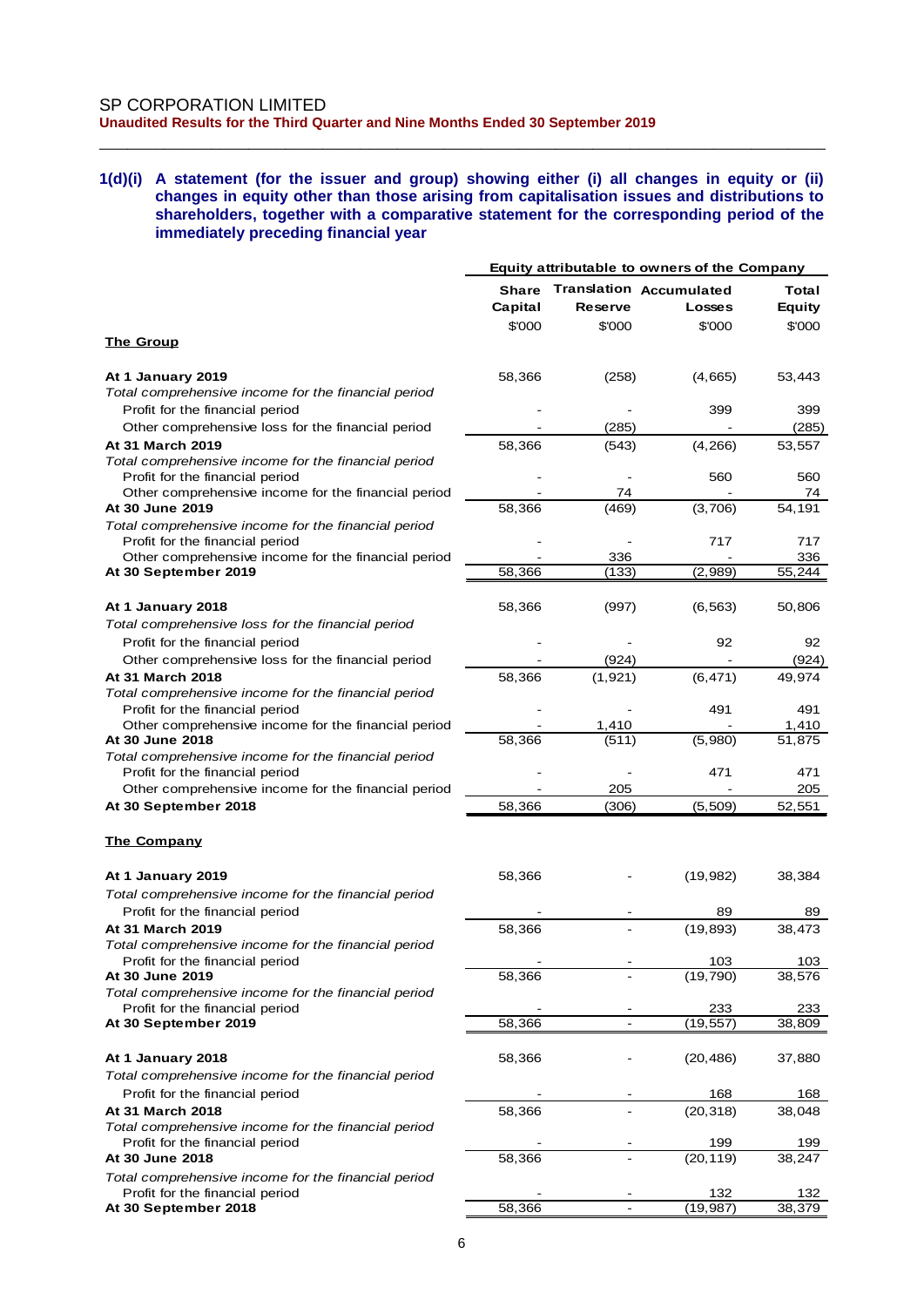**1(d)(ii) Details of any changes in the company's share capital arising from rights issue, bonus issue, share buy-backs, exercise of share options or warrants, conversion of other issues of equity securities, issue of shares or cash or as consideration for acquisition or for any other purpose since the end of the previous period reported on. State also the number of shares that may be issued on conversion of all the outstanding convertibles, as well as the number of shares held as treasury shares, if any, against the total number of issued shares excluding treasury shares of the issuer, as at the end of the current financial period reported on and as at the end of the corresponding period of the immediately preceding financial year**

\_\_\_\_\_\_\_\_\_\_\_\_\_\_\_\_\_\_\_\_\_\_\_\_\_\_\_\_\_\_\_\_\_\_\_\_\_\_\_\_\_\_\_\_\_\_\_\_\_\_\_\_\_\_\_\_\_\_\_\_\_\_\_\_\_\_\_\_\_\_\_\_\_\_\_\_\_\_

None.

#### **1(d)(iii) To show the total number of issued shares excluding treasury shares as at the end of the current financial period and as at the end of the immediately preceding financial year**

|                         | <b>The Group</b> |               | <b>The Company</b> |               |  |
|-------------------------|------------------|---------------|--------------------|---------------|--|
|                         | 30.09.19         | 31.12.18      | 30.09.19           | 31.12.18      |  |
| Total number of         |                  |               |                    |               |  |
| issued ordinary shares* | 35.10 million    | 35.10 million | 35.10 million      | 35.10 million |  |

\* There were no treasury shares at the end of the respective financial period / year.

#### **1(d)(iv) A statement showing all sales, transfers, disposal, cancellation and/or use of treasury shares as at the end of the current financial period reported on**

Not applicable.

**2. Whether the figures have been audited, or reviewed and in accordance with which standard (e.g. the Singapore Standard on Auditing 910 (Engagements to Review Financial Statements), or an equivalent standard**

The figures have neither been audited nor reviewed by the Company's auditors.

#### **3. Where the figures have been audited or reviewed, the auditors' report (including any qualifications or emphasis of matter)**

Not applicable.

#### **4. Whether the same accounting policies and methods of computation as in the issuer's most recently audited annual financial statements have been applied**

Except as disclosed in Section 5 below, the Group has applied the same accounting policies and methods of computation in the financial statements for the current financial period compared with those used in the audited financial statements for the financial year ended 31 December 2018.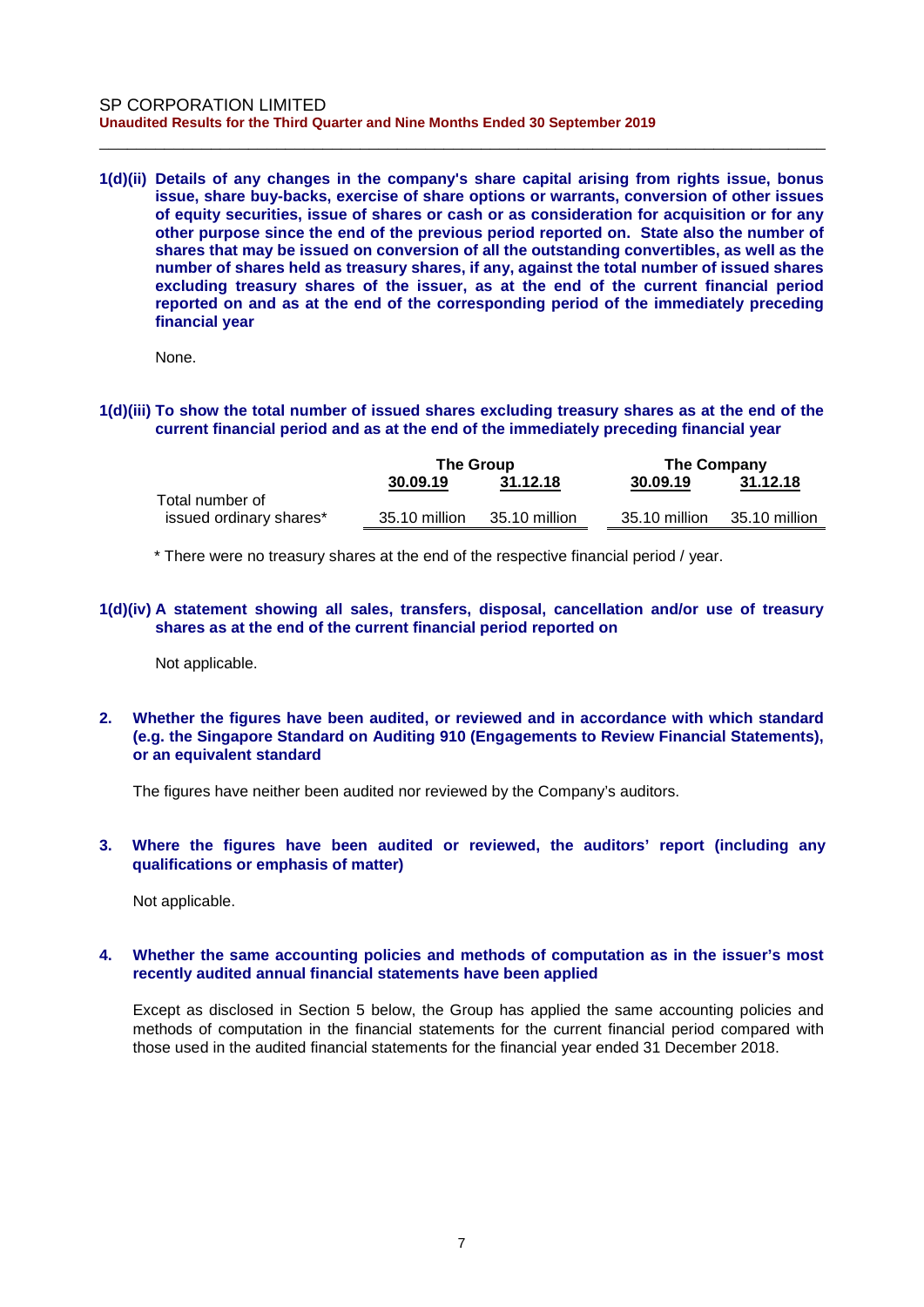### **5. If there are any changes in the accounting policies and methods of computation, including any required by an accounting standard, what has changed, as well as the reasons for, and the effect of, the change**

\_\_\_\_\_\_\_\_\_\_\_\_\_\_\_\_\_\_\_\_\_\_\_\_\_\_\_\_\_\_\_\_\_\_\_\_\_\_\_\_\_\_\_\_\_\_\_\_\_\_\_\_\_\_\_\_\_\_\_\_\_\_\_\_\_\_\_\_\_\_\_\_\_\_\_\_\_\_

The Group has adopted the Singapore Financial Reporting Standards (International) ("SFRS(I)s") that are effective for annual periods beginning on or after 1 January 2019 and are relevant to its operations. The adoption of these new SFRS(I)s, specifically SFRS(I) 16 *Leases,* resulted in changes to the Group's and the Company's accounting policies but has no material effect on the amounts reported for the current financial period or prior financial years.

## **6. Earnings per ordinary share of the group for the current financial period reported on and the corresponding period of the immediately preceding financial year, after deducting any provision for preference dividends**

|                                             | <b>Group (Quarter)</b> |          | Group (Year to Date) |          |  |
|---------------------------------------------|------------------------|----------|----------------------|----------|--|
|                                             | 30.09.19               | 30.09.18 | 30.09.19             | 30.09.18 |  |
| Earnings per ordinary share based on        |                        |          |                      |          |  |
| weighted average number of shares (in cent) | 2.04                   | 1.34     | 4.77                 | 3.00     |  |
| Earnings per ordinary share based on<br>ii) |                        |          |                      |          |  |
| fully diluted basis (in cent)               | 2.04                   | 1.34     | 4.77                 | 3.00     |  |
| Weighted average number of ordinary shares  |                        |          |                      |          |  |
| (in million)                                | 35.10                  | 35.10    | 35.10                | 35.10    |  |

# **7. Net asset value (for the issuer and group) per ordinary share based on the total number of issued shares excluding treasury shares of the issuer at the end of the (a) current period reported on and (b) immediately preceding financial year**

Net asset value per ordinary share (in dollar) Total number of issued shares\* at the end of the financial period / year (in million)

|          | Group    | Company  |          |  |  |
|----------|----------|----------|----------|--|--|
| 30.09.19 | 31.12.18 | 30.09.19 | 31.12.18 |  |  |
| 1.57     | 1.52     | 1.11     | 1.09     |  |  |
|          |          |          |          |  |  |
| 35.10    | 35.10    | 35.10    | 35.10    |  |  |

\* There were no treasury shares at the end of the respective financial period / year.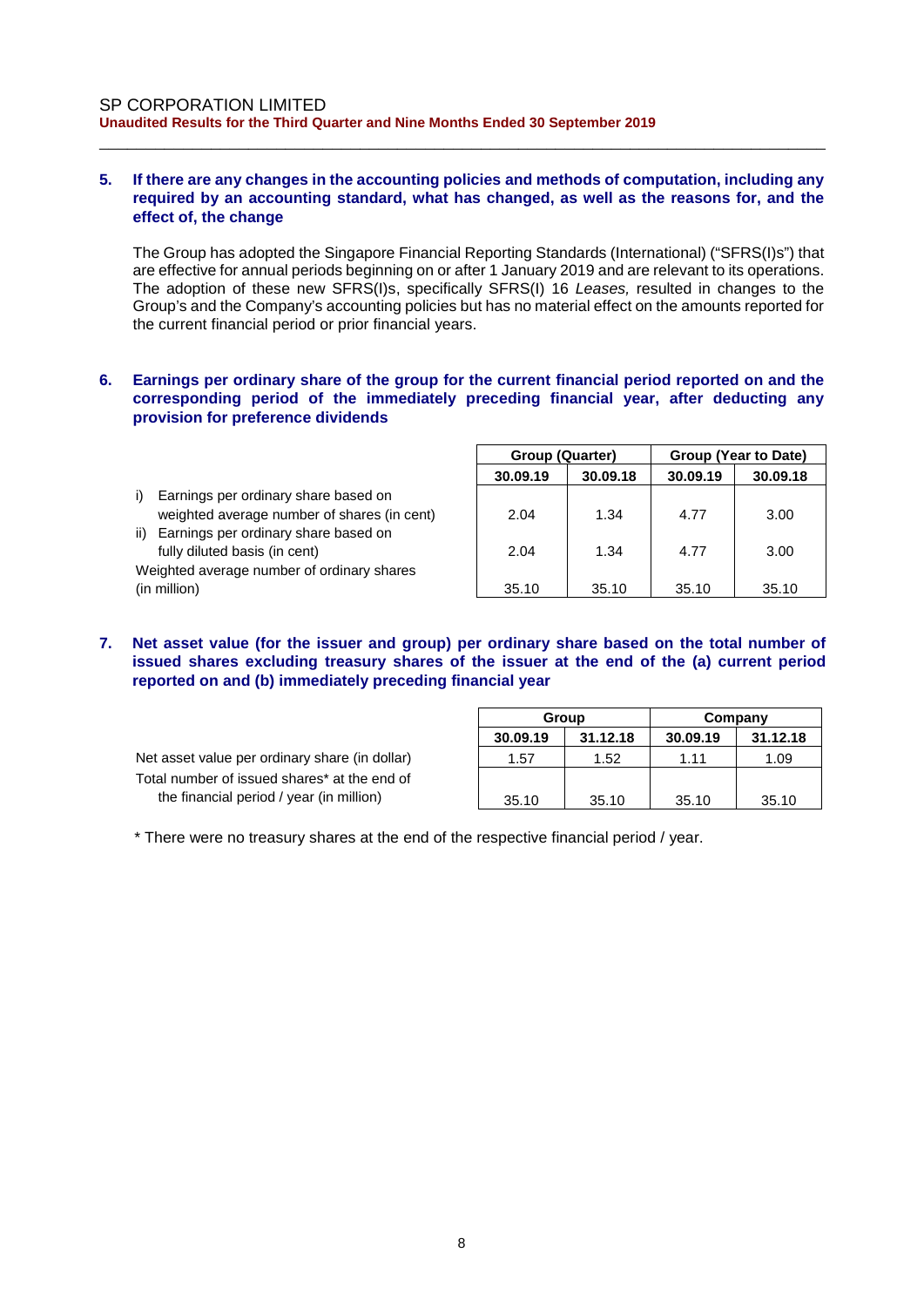**8. A review of the performance of the group, to the extent necessary for a reasonable understanding of the group's business. The review must discuss any significant factors that affected the turnover, costs, and earnings of the group for the current financial period reported on, including (where applicable) seasonal or cyclical factors. It must also discuss any material factors that affected the cash flow, working capital, assets or liabilities of the group during the current financial period reported on**

\_\_\_\_\_\_\_\_\_\_\_\_\_\_\_\_\_\_\_\_\_\_\_\_\_\_\_\_\_\_\_\_\_\_\_\_\_\_\_\_\_\_\_\_\_\_\_\_\_\_\_\_\_\_\_\_\_\_\_\_\_\_\_\_\_\_\_\_\_\_\_\_\_\_\_\_\_\_

#### Commodities Trading Unit

The Commodities Trading Unit primarily carries out trading of coal, rubber, metals as well as other commodities and products used by manufacturers in the energy, metal and automotive industries in Asia. Coal trading, which is the core business, contributed more than 90% to the Unit's revenue for 3Q2019, higher than 67% in 3Q2018.

Notwithstanding the higher revenue contribution from coal, the Unit's revenue decreased to \$20.9 million in 3Q2019 compared to \$36.5 million in 3Q2018. This was mainly attributable to lower revenue from the sale of rubber as sales volume was lower despite the higher average selling prices. Lower sales volume and lower average selling prices of coal and aluminium also contributed to the decline in revenue. Consequently, gross profit decreased.

Commodities Trading Unit reported a lower profit after tax of \$394,000 in 3Q2019 compared to \$435,000 in 3Q2018, mainly due to lower gross profit and higher administrative expenses, partially offset by foreign currency exchange gain, handling fees in relation to coal shipments and lower income tax expense.

#### Investment Unit

The Unit's profit in 3Q2019 arose mainly from the interest income of \$0.4 million on the \$20 million loan extended to a related party in September 2018 in return for an opportunity to participate in a mixed-use development project in Sanya, Hainan, China.

On 24 September 2019, the original principal amount of \$20 million plus interest of \$1.5 million for the period from 24 September 2018 to 23 September 2019, totalling \$21.5 million was rolled over for one year from 24 September 2019 to 23 September 2020 on the same terms and conditions as set out in the original loan agreement. The repayment of the loan and all accrued interest would be in cash, or in such other repayment method as otherwise agreed between the parties.

#### **9. Where a forecast, or a prospect statement, has been previously disclosed to shareholders, any variance between it and the actual results**

Not applicable.

#### **10. A commentary at the date of the announcement of the significant trends and competitive conditions of the industry in which the group operates and any known factors or events that may affect the group in the next reporting period and the next 12 months**

Coal deliveries for the financial year are expected to be higher than the quantity secured by the Group under the coal allocation agreement. The Group will continually seek opportunities to grow its commodities trading business.

The Group is exploring investment opportunities including the project in Sanya, Hainan, China to reposition, expand and diversify its business and operations to achieve a more consistent and sustainable growth.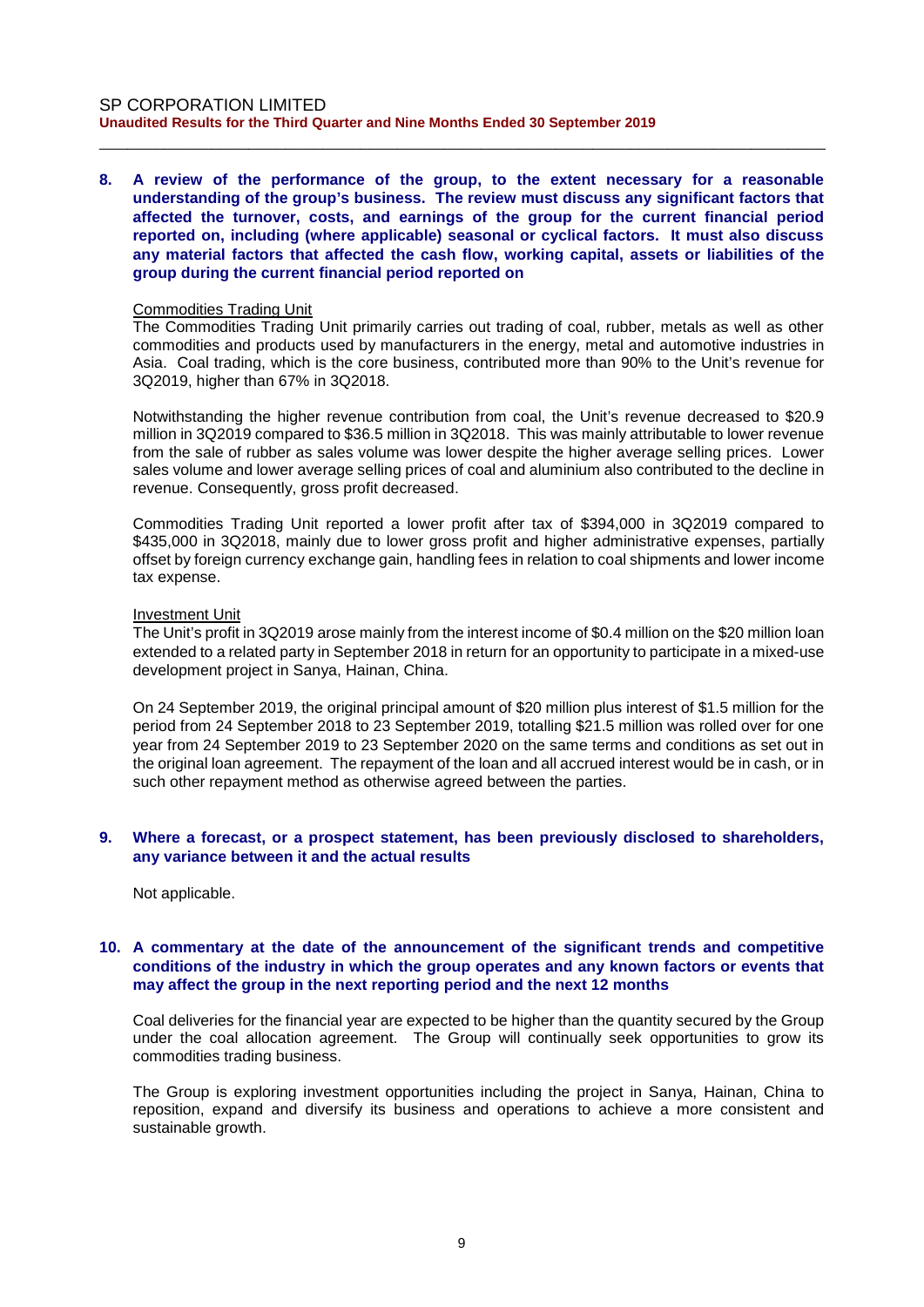# **11. Dividend**

# **(a) Current Financial Period Reported On**

Any dividend declared for the current financial period reported on?

None.

# **(b) Corresponding Period of the Immediately Preceding Financial Year**

Any dividend declared for the corresponding period of the immediately preceding financial year?

\_\_\_\_\_\_\_\_\_\_\_\_\_\_\_\_\_\_\_\_\_\_\_\_\_\_\_\_\_\_\_\_\_\_\_\_\_\_\_\_\_\_\_\_\_\_\_\_\_\_\_\_\_\_\_\_\_\_\_\_\_\_\_\_\_\_\_\_\_\_\_\_\_\_\_\_\_\_

None.

# **(c) Date payable**

Not applicable.

#### **(d) Books closure date**

Not applicable.

#### **12. If no dividend has been declared/recommended, a statement to that effect**

No dividend has been declared or recommended for the nine months ended 30 September 2019.

#### **13. Interested Person Transactions**

The aggregate value of interested person transactions entered into during the following financial periods is as follows:

|                                                                                                                |                                                                                                                                                                                               | Group    |                                                                                                                                                                           |                 |                                                                                                                                                                                               | Group    |                                                                                                                                                                           |                 |  |
|----------------------------------------------------------------------------------------------------------------|-----------------------------------------------------------------------------------------------------------------------------------------------------------------------------------------------|----------|---------------------------------------------------------------------------------------------------------------------------------------------------------------------------|-----------------|-----------------------------------------------------------------------------------------------------------------------------------------------------------------------------------------------|----------|---------------------------------------------------------------------------------------------------------------------------------------------------------------------------|-----------------|--|
|                                                                                                                | Aggregate value of all interested<br>person transactions (excluding<br>transactions less than \$100,000<br>and transactions conducted under<br>shareholders' mandate pursuant<br>to Rule 920) |          | Aggregate value of all interested<br>person transactions conducted<br>under shareholders' mandate<br>pursuant to Rule 920 (excluding<br>transactions less than \$100,000) |                 | Aggregate value of all interested<br>person transactions (excluding<br>transactions less than \$100,000<br>and transactions conducted under<br>shareholders' mandate pursuant<br>to Rule 920) |          | Aggregate value of all interested<br>person transactions conducted<br>under shareholders' mandate<br>pursuant to Rule 920 (excluding<br>transactions less than \$100,000) |                 |  |
|                                                                                                                | <b>Third Quarter</b>                                                                                                                                                                          |          | <b>Third Quarter</b>                                                                                                                                                      |                 | <b>Nine Months</b>                                                                                                                                                                            |          | <b>Nine Months</b>                                                                                                                                                        |                 |  |
| Name of interested person                                                                                      | 30.09.19                                                                                                                                                                                      | 30.09.18 | 30.09.19                                                                                                                                                                  | 30.09.18        | 30.09.19                                                                                                                                                                                      | 30.09.18 | 30.09.19                                                                                                                                                                  | 30.09.18        |  |
| <b>Sales</b><br>William Nursalim alias William Liem & associates                                               | \$'000                                                                                                                                                                                        | \$'000   | \$'000<br>221                                                                                                                                                             | \$'000<br>1.064 | \$'000                                                                                                                                                                                        | \$'000   | \$'000<br>6.168                                                                                                                                                           | \$'000<br>9,488 |  |
| <b>Purchases</b><br>William Nursalim alias William Liem & associates                                           |                                                                                                                                                                                               |          | 18,812                                                                                                                                                                    | 23,214          |                                                                                                                                                                                               |          | 56,486                                                                                                                                                                    | 69,938          |  |
| Interest income from placement of refundable trade deposit<br>William Nursalim alias William Liem & associates |                                                                                                                                                                                               |          | 134                                                                                                                                                                       | 130             |                                                                                                                                                                                               |          | 416                                                                                                                                                                       | 374             |  |
| Management fee expense<br>Tuan Sing Holdings Limited & associates                                              |                                                                                                                                                                                               |          | 113                                                                                                                                                                       | 113             |                                                                                                                                                                                               |          | 113                                                                                                                                                                       | 113             |  |
| Loan<br>Nuri Holdings (S) Pte Ltd & associates                                                                 |                                                                                                                                                                                               |          | 21,500                                                                                                                                                                    | 20,000          |                                                                                                                                                                                               |          | 21,500                                                                                                                                                                    | 20,000          |  |
| Interest income from loan<br>Nuri Holdings (S) Pte Ltd & associates                                            |                                                                                                                                                                                               |          | 380                                                                                                                                                                       |                 |                                                                                                                                                                                               |          | 1,124                                                                                                                                                                     |                 |  |
| Total interested person transactions                                                                           |                                                                                                                                                                                               |          | 41.160                                                                                                                                                                    | 44.521          |                                                                                                                                                                                               |          | 85.807                                                                                                                                                                    | 99.913          |  |